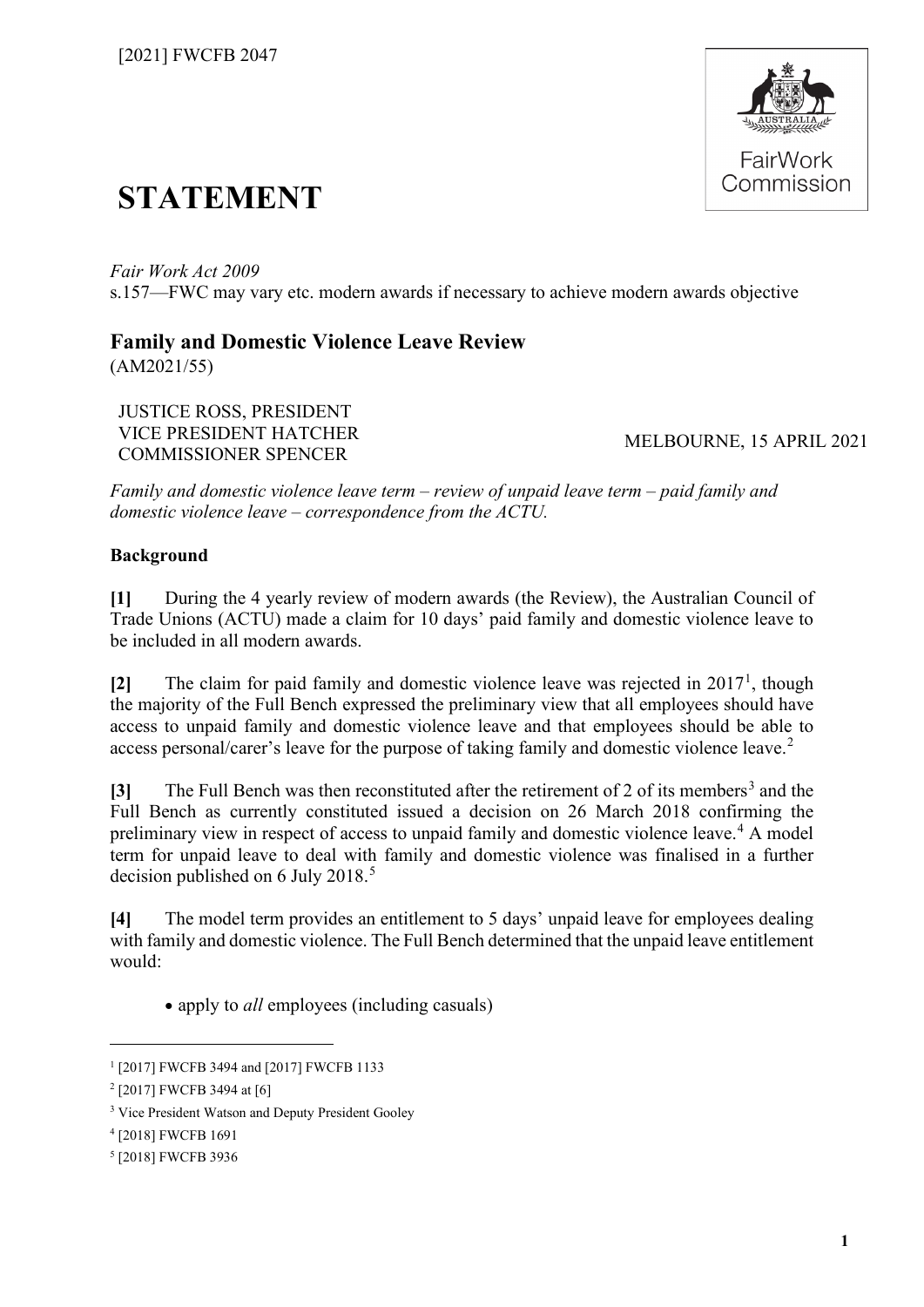- be available *in full* at the commencement of each 12 month period rather than accruing progressively during a year of service
- *not* accumulate from year to year, and
- be available *in full* to part-time and casual employees (i.e. not pro-rated).

**[5]** The Full Bench also decided not to require employees to access any available paid leave entitlement before accessing unpaid family and domestic violence leave.

**[6]** Some 123 modern awards were subsequently varied to include the unpaid leave entitlement.<sup>[6](#page-1-0)</sup>

**[7]** We concluded the March 2018 decision as follows:

**[307]** This decision takes a cautious regulatory response to this issue. We have decided to provide five days' unpaid leave to employees experiencing family and domestic violence, if the employee needs to do something to deal with the impact of that violence and it is impractical for them to do it outside their ordinary hours of work. We have decided to defer our consideration of whether employees should be able to access paid personal/carer's leave for the purpose of taking family and domestic violence leave.

**[308]** The extent to which the new entitlement to unpaid leave will be utilised is unknown, as is the impact of the new entitlement on business.

[309] We propose to revisit this issue in June 2021, after the model term has been in operation for three years. At that time we will consider whether any changes are needed to the unpaid leave model term, and whether to allow access to personal/carer's leave. At that time we will also revisit the question of whether provisions should be made for paid family and domestic violence leave.[7](#page-1-1)

**[8]** The *Fair Work Amendment (Family and Domestic Violence Leave) Act 2018* (Cth) amended the *Fair Work Act 2009* (Cth) to include an entitlement to unpaid family and domestic violence leave as part of the National Employment Standards (NES). These amendments commenced from 13 December 2018. In a Statement issued on 3 February 2019, we expressed the view that the effect of the model term inserted into modern awards and the NES entitlement were substantially the same. <sup>[8](#page-1-2)</sup>

**[9]** In a decision dated 25 July 2019 (the July 2019 decision), we decided to remove the model term from exposure drafts produced during the Review and to insert a note referring to

<span id="page-1-0"></span><sup>6</sup> This number included the then 122 modern awards and the *Australian Government Industry Award 2016*. The 34 state reference public sector modern awards and enterprise modern awards were not included in the 4 yearly review matter. Following the amalgamation of the *Cement & Lime Award 2010* and the *Quarrying Award 2010*, there are now 121 modern awards.

<span id="page-1-1"></span><sup>7</sup> [2018] FWCFB 1691 at [307] to [309]

<span id="page-1-2"></span><sup>8</sup> [2019] FWCFB 767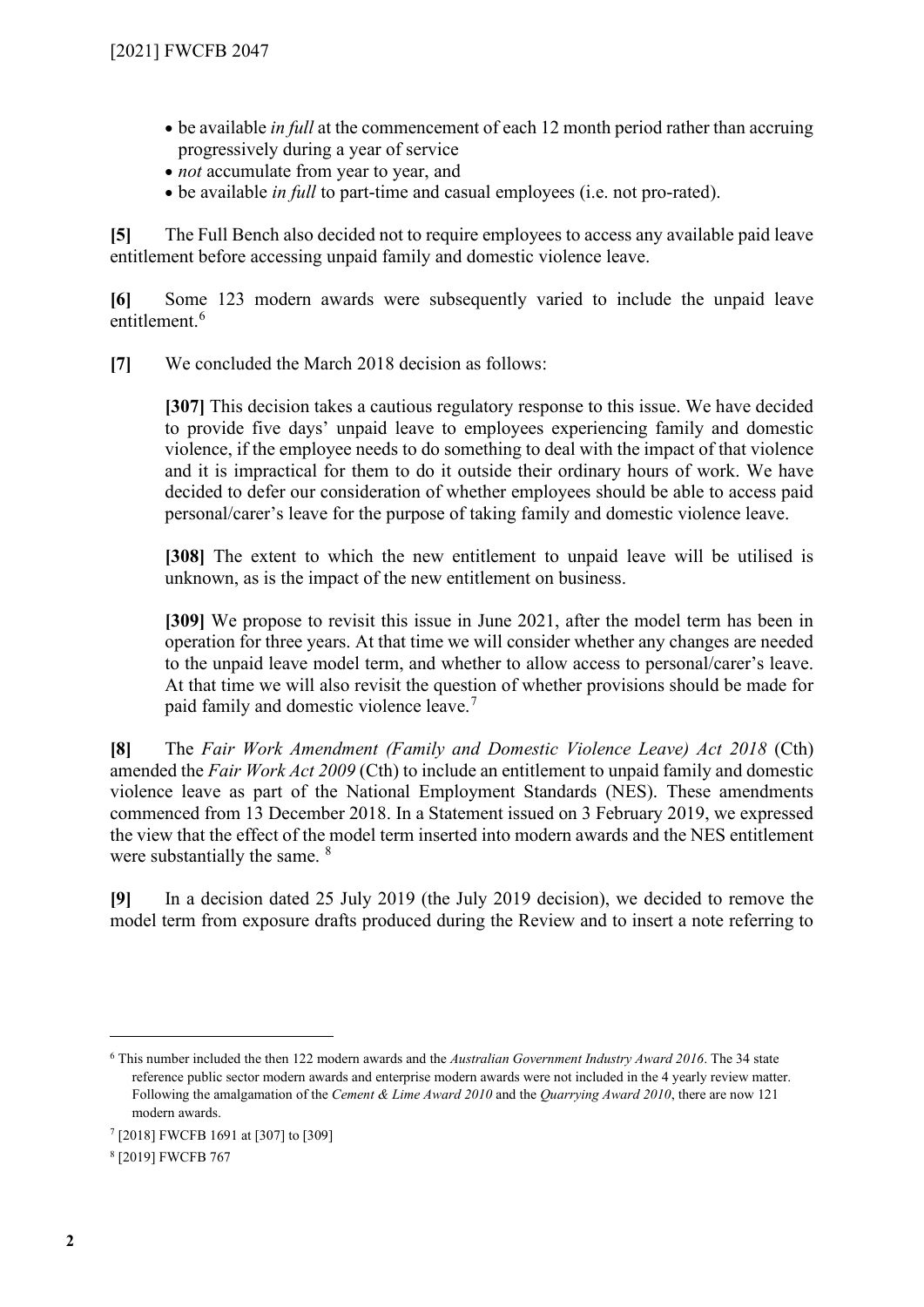the NES entitlement.<sup>[9](#page-2-0)</sup> The technical and drafting issues in most modern awards has now been finalised and so the majority of modern awards<sup>[10](#page-2-1)</sup> contain the following note:

# **27. Unpaid family and domestic violence leave**

Unpaid family and domestic violence leave is provided for in the NES.

NOTE 1: Information concerning an employee's experience of family and domestic violence is sensitive and if mishandled can have adverse consequences for the employee. Employers should consult with such employees regarding the handling of this information.

NOTE 2: Depending upon the circumstances, evidence that would satisfy a reasonable person of the employee's need to take family and domestic violence leave may include a document issued by the police service, a court or family violence support service, or a statutory declaration.

**[10]** In the July 2019 decision we also noted that:

**[45]** The Full Bench proposed to revisit the model term in June 2021 after it had been in operation for three years to consider the following issues:

- whether employees should be able to access paid personal/carer's leave for the purpose of taking family and domestic violence leave;
- whether any changes are needed to the unpaid leave model term;
- whether provisions should be made for paid family and domestic violence leave.

**[46]** Our decision to delete the model term and replace it with a reference to the NES as set out at [13] does not obviate the requirement for a review of the scope of the term and of the issues set out above. We intend to proceed with our consideration of the above issues and interested parties will be invited to participate in the review…

**[11]** On 12 April 2021, th[e ACTU](https://www.fwc.gov.au/documents/sites/family-domestic-violence-leave/application/am2021-55-actu-request-2021-04-12.pdf) wrote to the Commission requesting that the foreshadowed review of the adequacy of the unpaid family and domestic violence leave entitlement and a revisiting of the need for 10 days paid leave commence urgently.<sup>[11](#page-2-2)</sup> The ACTU noted that 'the increased incidence of family and domestic violence during COVID-19 has clearly demonstrated that this remains a pressing problem confronting employees and employers and the wider community.'

<span id="page-2-0"></span><sup>&</sup>lt;sup>9</sup> [2019] FWCFB 5144

<span id="page-2-1"></span><sup>&</sup>lt;sup>10</sup> The following awards still contain the full model term: *Aged Care Award 2010, Black Coal Mining Industry Award 2010*, *Children's Services Award 2010, Fast Food Industry Award 2010, Hair and Beauty Industry Award 2010, Nurses Award 2010, Social, Community, Home Care and Disability Services Industry Award 2010*.

<span id="page-2-2"></span><sup>11</sup> ACTU correspondence dated 12 April 2021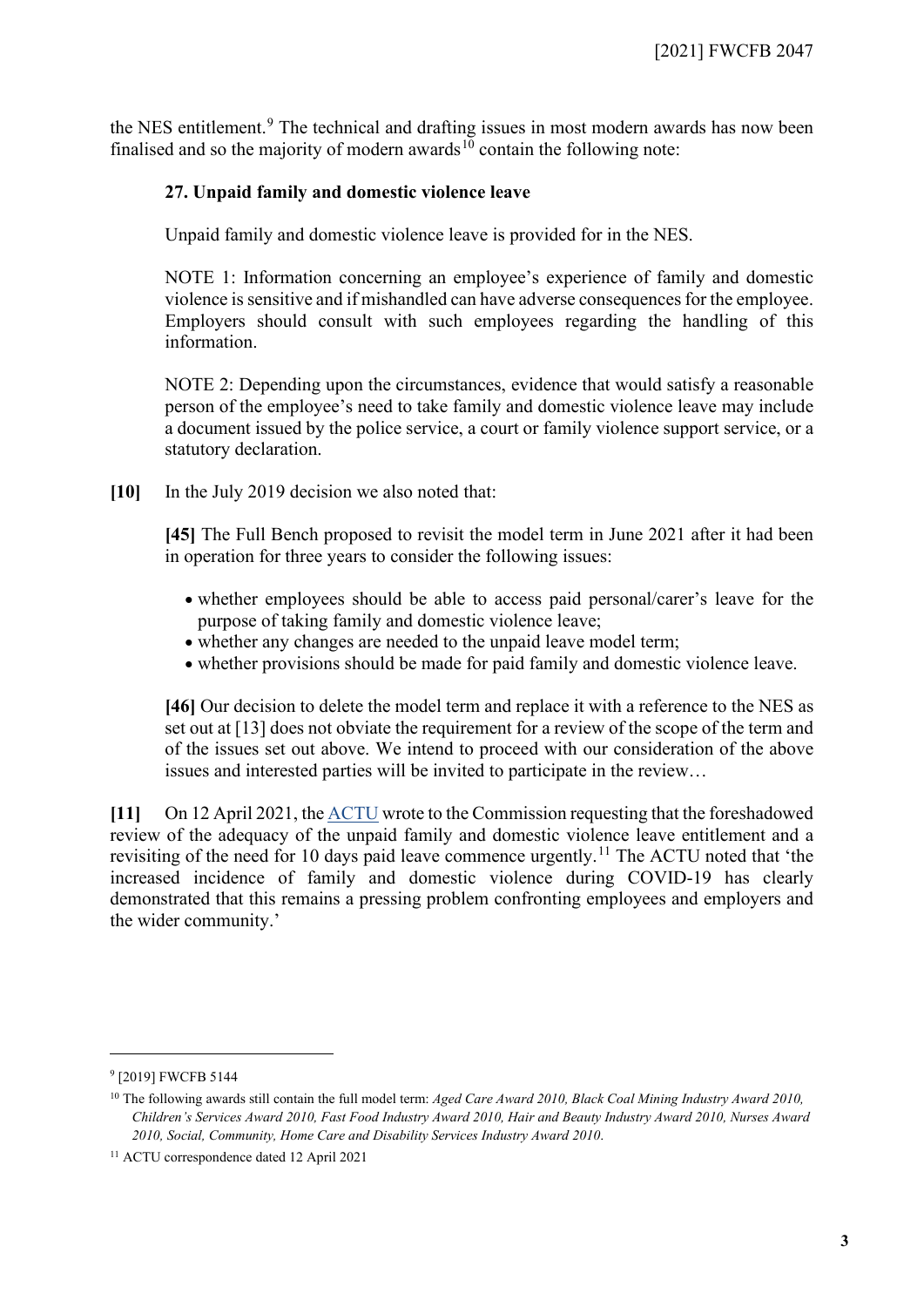# **Commencement of the 2021 review**

**[12]** The 2021 review of family and domestic violence leave terms in modern awards (FDV Review) will commence with a conference at **1pm on Friday 30 April 2021.** Further details of the conference are set out in the 'Next steps' section below.

**[13]** As noted above, the following issues will be considered during the FDV Review:

- 1. whether employees should be able to access paid personal/carer's leave for the purpose of taking family and domestic violence leave
- 2. the adequacy of the unpaid paid family and domestic violence leave entitlement, and
- 3. whether provisions should be made for paid family and domestic violence leave.

**[14]** We note that in the recently released report from the Inquiry into family, domestic and sexual violence<sup>12</sup>, the House Standing Committee on Social Policy and Legal Affairs (the Committee) considered the importance of leave for people experiencing family, domestic and sexual violence (FDSV) and concluded that:

8.218 As many services that support victim-survivors are only open or are primarily open during business hours, leave is an important tool to allow victim-survivors to access services. Without an ability to take leave, those experiencing FDSV may be faced with a choice between accessing services and maintaining employment.

8.219 The Committee believes that wherever possible victim-survivors should be supported to continue their employment if they wish.

8.220 The Committee recognises that many employers in both the public and private sector have voluntarily elected to provide paid family violence leave.

8.221 The Committee understands that there are concerns from the Australian business sector that mandating paid leave might result in negative outcomes for businesses. In this regard, while the Committee welcomed evidence from a few business representative groups, the Committee was disappointed that other major organisations were invited to provide the perspective of the business community to the Committee and declined or were unable to do so: the Business Council of Australia, the Australian Chamber of Commerce and Industry and the Australian Small Business and Family Enterprise Ombudsman.

8.222 The Committee believes that the upcoming Fair Work Commission review of family violence leave will provide a useful opportunity for evidence gathering and an evaluation of family violence leave.

<span id="page-3-0"></span><sup>12</sup> Commonwealth of Australia , *[Inquiry into family, domestic and sexual violence](https://www.aph.gov.au/Parliamentary_Business/Committees/House/Social_Policy_and_Legal_Affairs/Familyviolence/Report)*, March 2021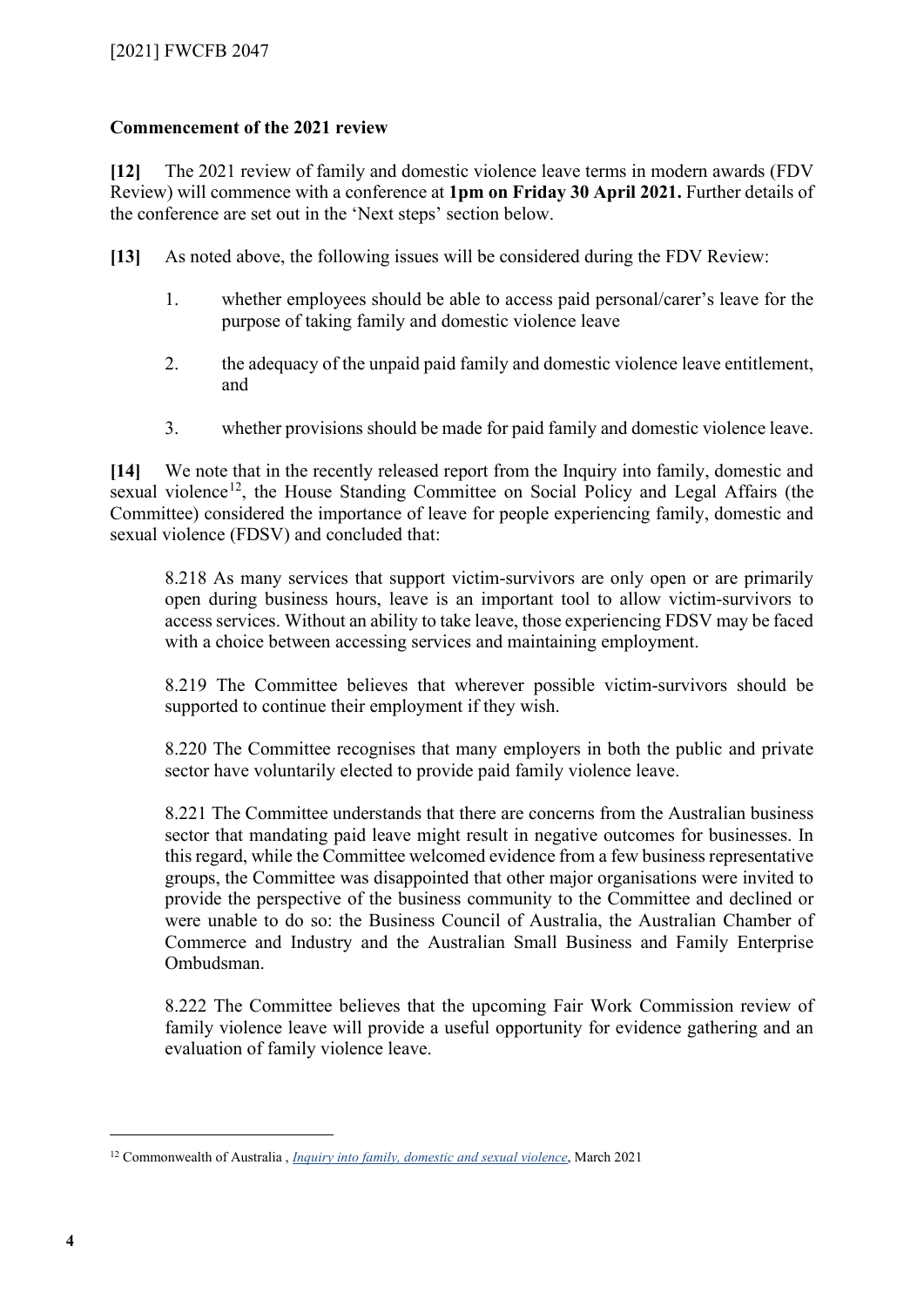8.223 Given the scope of amendments to leave entitlements is a broad and complex issue that goes beyond the scope of this inquiry, the Committee defers to the pending Fair Work Commission review with regards to paid family violence leave.

**[15]** In order to assist in the FDV Review the Commission will conduct a research program which will include:

# **1. Literature and data review**

A review of literature and data that examines the prevalence and impacts of family and domestic violence. This review may also consider state-based approaches to family and domestic violence leave.

#### **2. Analysis of the Workplace Agreements Database**

The analysis will update evidence filed by Ai Group in earlier proceedings and will analyse terms in enterprise agreements dealing with family and domestic violence.

#### **3. A qualitative assessment on the experience of family and domestic violence leave**

Qualitative research examining employee's experience of family and domestic violence by exploring their interaction with the various support services and systems.

#### **4. Survey analysis**

A survey of employers seeking information on the use and operation of the unpaid family and domestic violence leave entitlement. The survey will be designed by Commission staff and interested parties will have an opportunity to comment on a draft of the survey. A draft survey will also be published prior to the conference.

**[16]** The Commission will also update the [Research reference list](https://www.fwc.gov.au/documents/sites/awardsmodernfouryr/am20151-2-researchlist-150917.pdf) first published in September 2017.

# **Next Steps**

**[17]** A conference will be listed at **1.00pm on Friday 30 April 2021**. The purpose of the conference is to discuss:

- the draft directions set out at [19] below; and
- any proposed additions to the research program.

**[18]** Any party who wishes to attend the conference should send an email to [Chambers.Ross.j@fwc.gov.au](mailto:Chambers.Ross.j@fwc.gov.au) specifying a name and contact telephone number by **4.00pm on Monday 26 April 2021**.